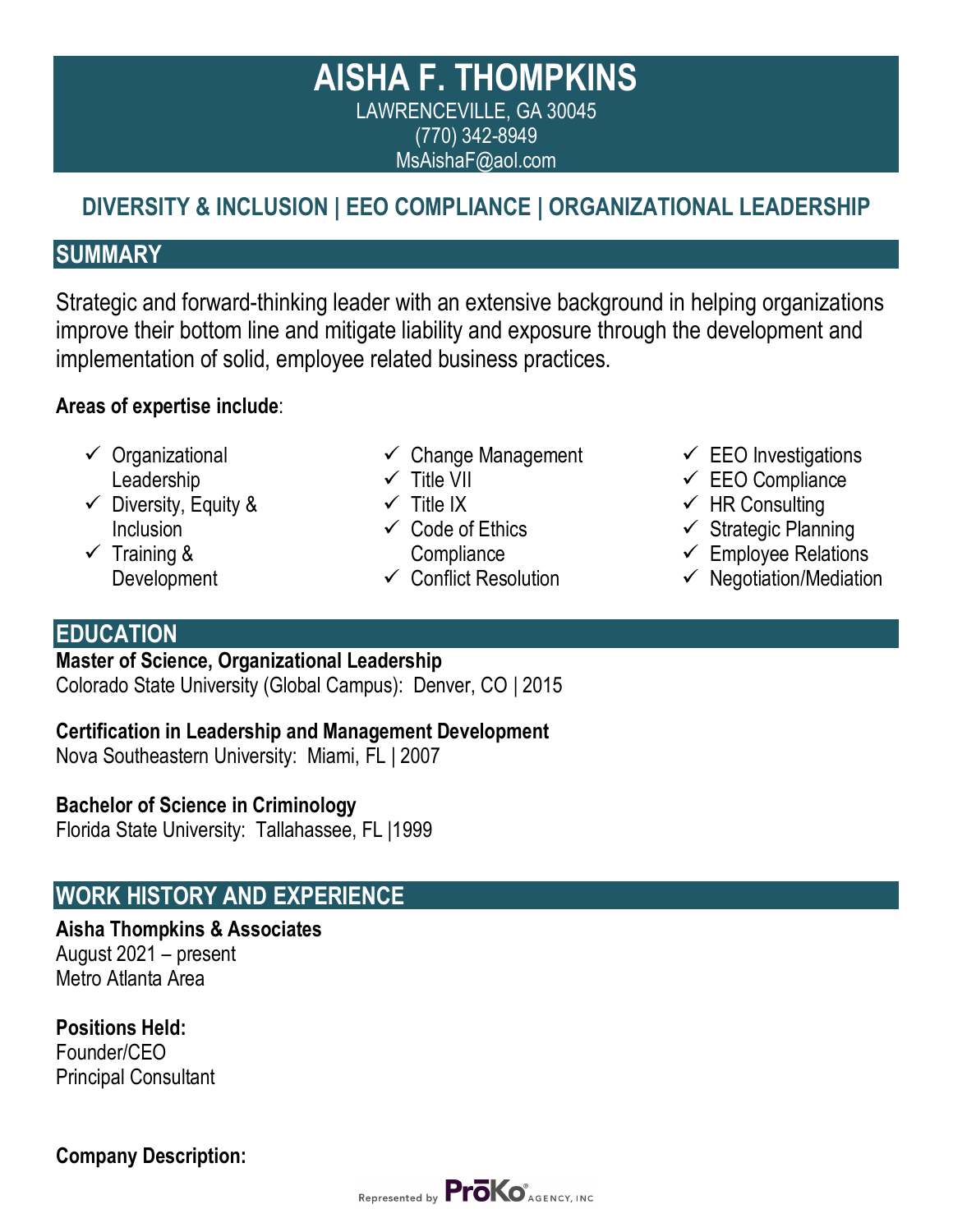Thompkins - Page, 2

Executive Leadership Consulting and Corporate Training Firm that seeks to help organizations improve their profitability, employee retention, and company culture by strengthening management teams' confidence and competencies in the areas of communication, effective leadership practices, and diversity, equity, and inclusion (DE&I).

#### **Services Offered:**

- o Leadership DiSC assessments and Workshop Facilitation
- o Leadership Development Strategic Planning and Road Mapping
- o Workplace Inclusion Diagnostic Assessment with SWOT Analysis Report
- o Diversity, Equity & Inclusion Strategic Planning and Road Mapping
- o Employee Life Cycle Development and Retention Planning
- o Leadership Development Workshops (2 hours or ½ days)
- o 3<sup>rd</sup> party Anti-Discrimination and Harassment Investigations
- o Anti-Discrimination and Harassment Workshops (2 hours or ½ days)
- o Diversity & Inclusion Workshops (2 hours or ½ days)
- o Internal DE&I Committee Consulting
- o Employee Focus Group Sessions
- o Leadership Consulting and Focus Group Sessions (Weekly/Bi-weekly/Monthly)

### **Insperity**

Nov. 2011-August 2021 Atlanta Service Center

#### **Positions Held:**

DIRECTOR OF EEO AND DIVERSITY, EQUITY & INCLUSION SERVICES (Aug. 2020 – Present) DIRECTOR OF EEO SERVICES (Sept. 2016 – Aug. 2020) EEO SERVICES MANAGER (June 2014 – Sept. 2016) EEO CONSULTANT (Nov 2011 – June 2014)

# **Accomplishments and Responsibilities:**

- Presented a successful business case, to executive leadership, to support the need for a standalone Diversity, Equity & Inclusion (DE&I) department
- Established and launched the organization's first Diversity, Equity & Inclusion (DE&I) department
- Developed and implemented DE&I services, initiatives, and metrics for internal and external customers
- Increased organization profits and new client acquisition due to newly added DE&I service offering
- Worked with in-house technology team to provide content and design in the development of an electronic DE&I toolkit of resources
- Supported internal and external customers in identifying their DE&I current and desired state
- Assisted internal and external customers in developing business strategies to align with their DE&I goals
- Collaborated with multiple business units to ensure cross organizational integration of DE&I strategies
- Developed and facilitated training content on various DE&I related topics

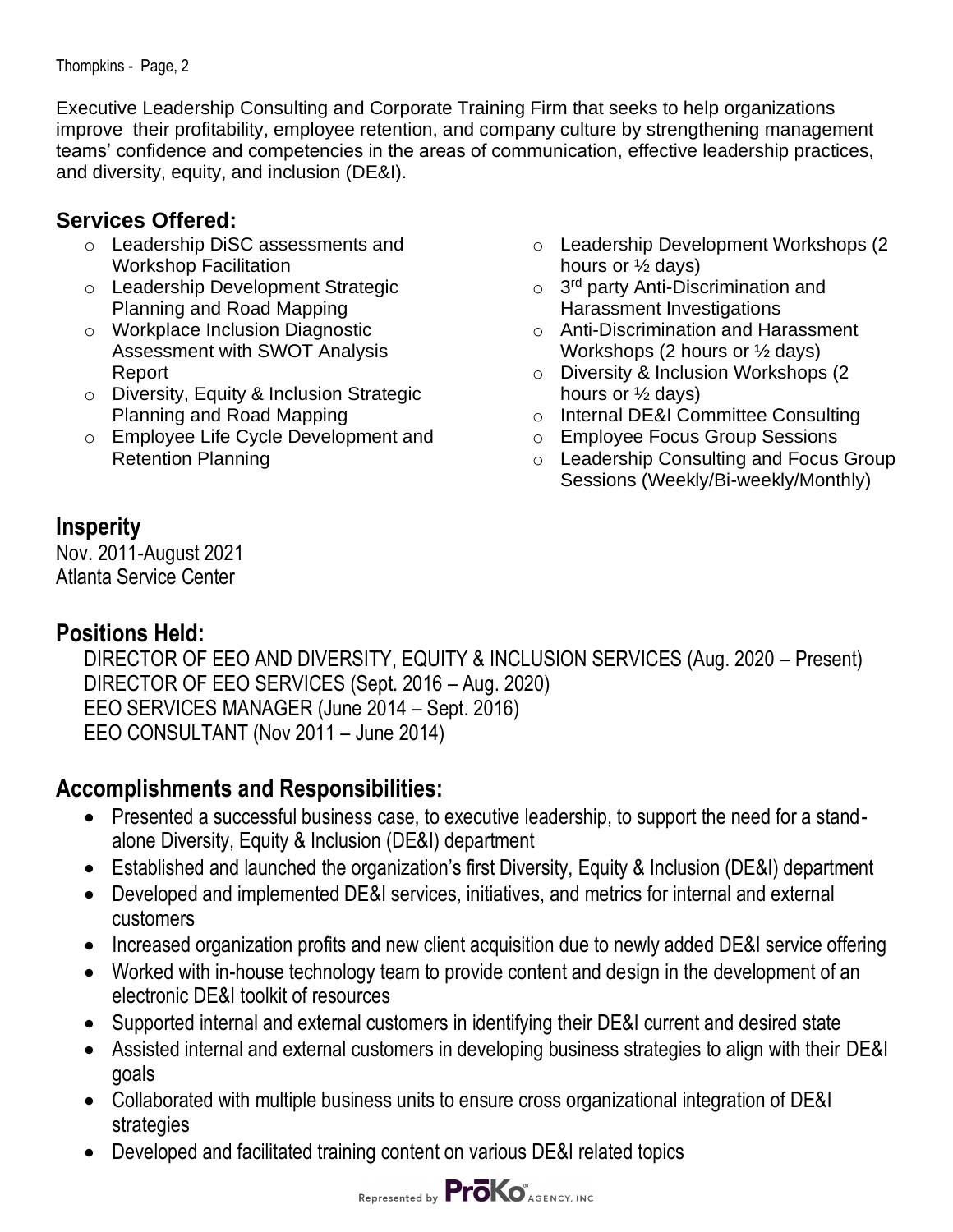- Participated in planning and design of implementation of company-wide employee resource groups
- Led two distinct teams EEO Services and DE& I Services, with the responsibility of supporting and providing guidance to a staff of 23 employees
- Provided consultation and recommendations to executive level officials relative to employment best practices
- Developed quarterly communications to update client leadership on EEO and Diversity & Inclusion trends
- Negotiated, mediated, and drafted settlement/separation agreements for client companies and employees
- Successfully negotiated over 100 severance packages between clients and their employees and represented over 75 businesses in mediation proceedings held by Federal and State Regulatory Agencies.
- Investigated and completed employee relations reports and provided executive staff with a summary of recommendations and solutions for consideration
- Provided legal research and support to internal and external attorneys to resolve pending litigation issues
- Saved clients an average of \$250,000 in litigation, court costs, and defense fees through strategic business decisions and successful negotiations and mediations

# **Publix Super Markets, Inc. - Atlanta Division Corporate Office**

Nov. 2008-Nov.2011 Marietta, GA

# **Positions Held:**

HUMAN RESOURCES LEGAL INVESTIGATOR (Aug. 2009-Nov. 2011) ASSOCIATE RELATIONS SPECIALIST (Nov. 2008 – Aug. 2009)

# **Accomplishments and Responsibilities:**

- Investigated Equal Employment Opportunity Commission (EEOC) Charges, Office of Civil Rights (OCR), OSHA, Ethics, unlawful Workers Compensation Retaliation Complaints, and routines employee relations matters and respond to allegations of discrimination and Attorney Demand Letters.
- One of four Specialists responsible for Employee Engagement and Employee Relations
- Partnered with management and the legal department to resolve conflict among associates and to ensure minorities are proportionally represented in management/corporate level positions as well as ensure compliance with federal and state employment laws.

# **Miami Dade County Public Schools – Office of Civil Rights**

Jun. 2006-Nov. 2008 Miami, FL